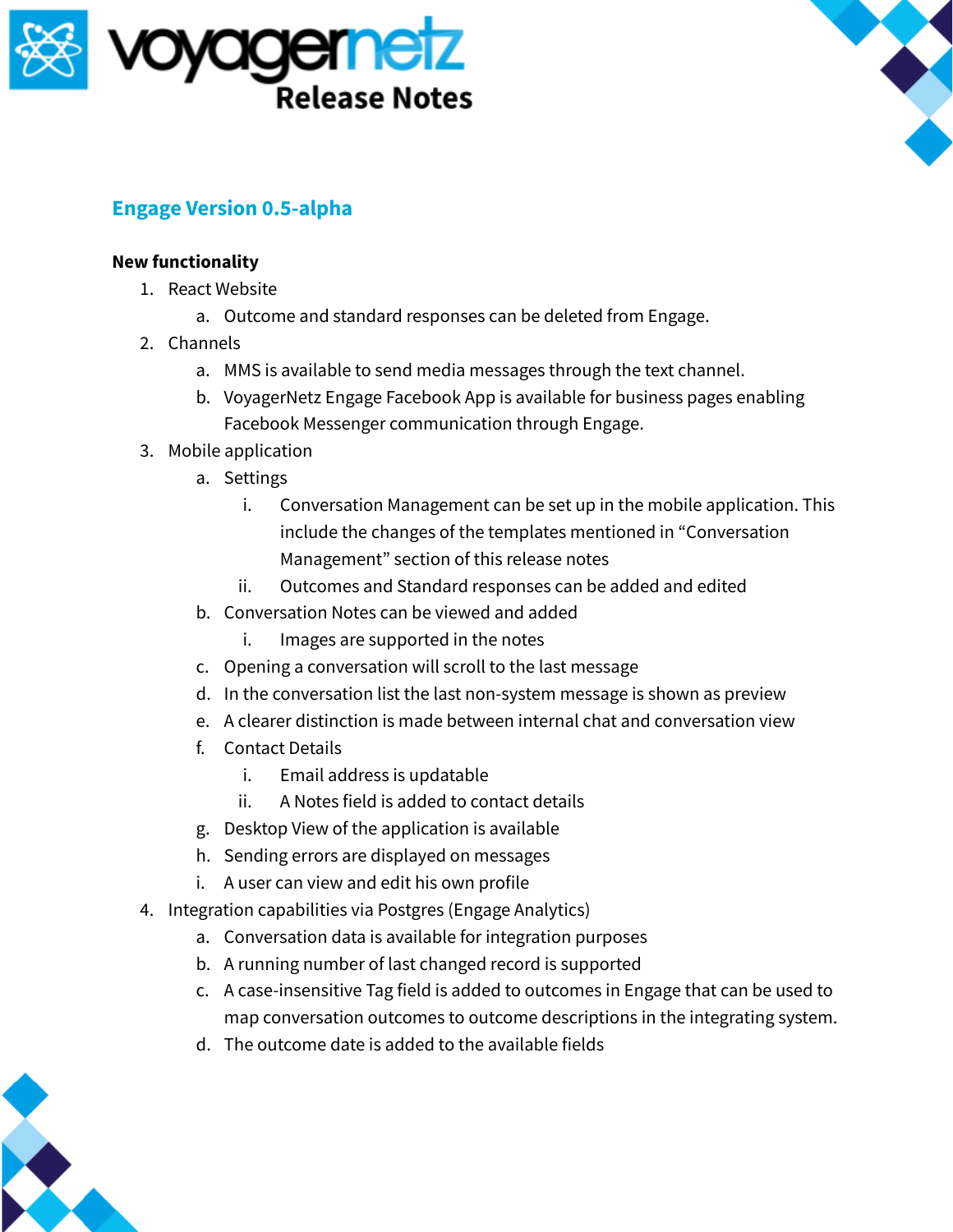



- 5. Notifications supported in the system (iOS, Chrome, Firefox, Edge) 1.
	- a. On a new conversation in waiting
	- b. On an internal chat message (to all participants)
	- c. When a user is added as a participant to a conversation
	- d. When a transfer of a conversation to a user is requested
	- e. On all inbound conversation messages (to all participants)
	- f. When a new note is added to a conversation (to all participants) 7. Upon failure to send a message (to the owner)
- 6. Conversation Management: different messages templates are supported for:
	- a. Greeter message
	- b. A conversation not accepted in time defined by a timeout setting
	- c. When there is no reply (to an inbound message) in time defined by a timeout setting

## **Bug Fixes**

- 1. React Website
	- a. Messages with multiple images are now correctly shown.
	- b. Toast messages will no longer be shown on all user updates
	- c. Settings are correct problem addressed
	- d. Message is displayed when on empty dashboard
	- e. Send button is not clickable with text channel
- 2. Mobile application
	- a. When a new user is created it will wait for approval (role assignment). The application will not directly log the user in.
	- b. It is now enforced that an MMS message must include text
	- c. Contact's name is shown in conversation list for Facebook conversations
- 3. Extension tags as set up on Standard Responses are interpreted as case insensitive.

## **Technical Updates**

- 1. React Website
	- a. Input controls are updated to be the same as the input controls used in Conversation Details